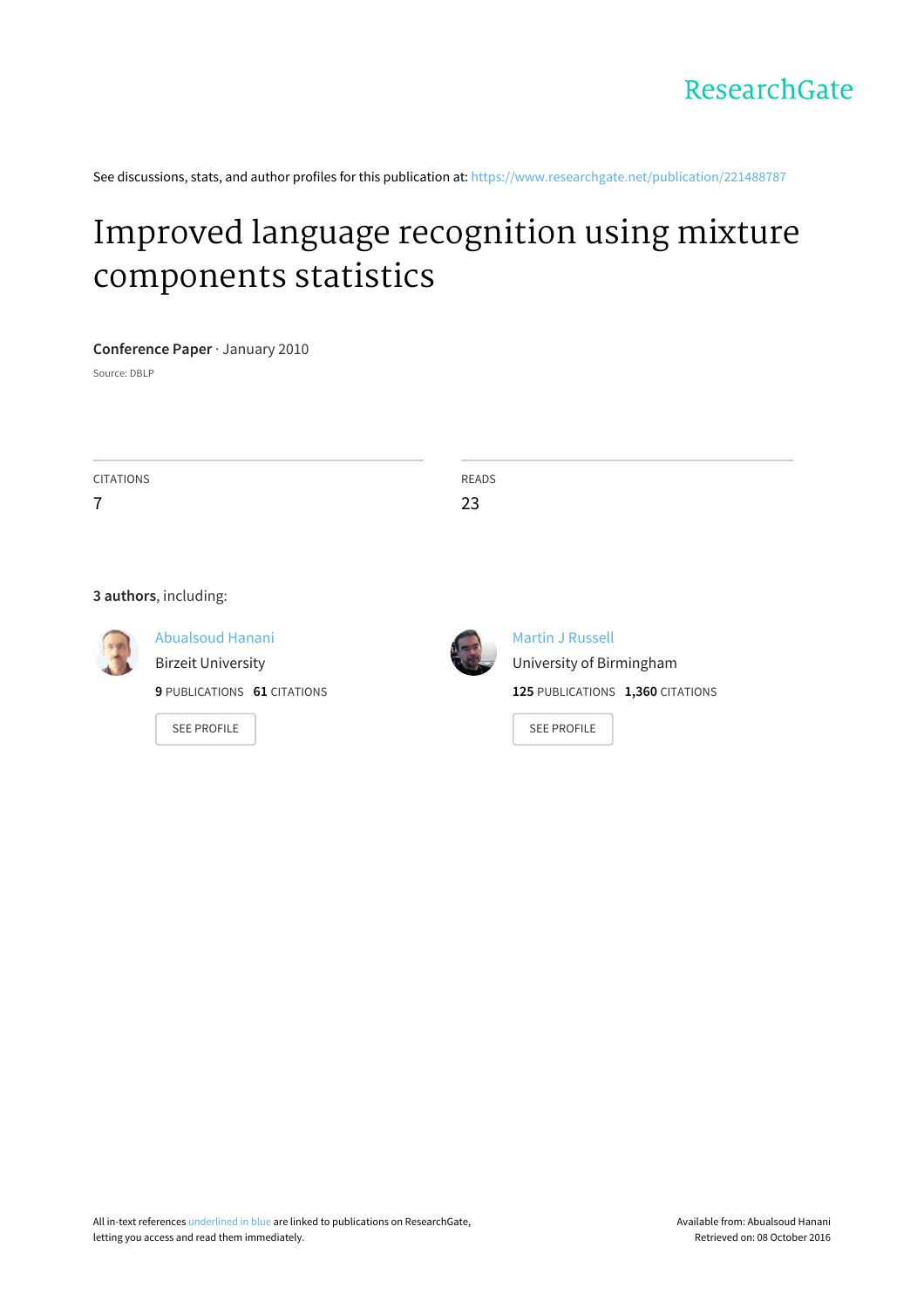# **Improved Language Recognition using Mixture Components Statistics**

*Abualsoud Hanani, Michael Carey and Martin Russell*

Department of Electronic, Electrical and Computer Engineering, University of Birmingham, UK

[Aah648@bham.ac.uk,](mailto:Aah648@bham.ac.uk) [m.carey@bham.ac.uk,](mailto:m.carey@bham.ac.uk) [m.j.russell@bham.ac.uk](mailto:m.j.russell@bham.ac.uk)

## **Abstract**

One successful approach to language recognition is to focus on the most discriminative high level features of languages, such as phones and words. In this paper, we applied a similar approach to acoustic features using a single GMM-tokenizer followed by discriminatively trained language models. A feature selection technique based on the Support Vector Machine (SVM) is used to model higher order n-grams. Three different ways to build this tokenizer are explored and compared using discriminative uni-gram and generative GMM-UBM. A discriminative uni-gram using very large GMM tokenizer with 24,576 components yields an EER of 1.66%, rising to 0.71% when fused with other acoustic approaches, on the NIST"03 LRE 30s evaluation.

 **Index Terms:** Language Recognition, Support Vector Machine, Gaussian Mixture Model, Tokenization**.**

# **1. Introduction**

Automatic spoken language recognition is the process of classifying an unknown spoken utterance as one of a set of pre-encountered languages. A number of approaches to the language recognition problem are described in the literature. The most successful to-date are those based on the phonotactics and acoustic of the languages [1].

 The core of the acoustic systems is a Gaussian Mixture Model (GMM), which can be used with other techniques such as Support Vector Machines (SVM), Joint-Factor Analysis (JFA), and channel compensation.

 A typical phonotactic-based approach was described in the classic paper by Zissman [\[2\]](https://www.researchgate.net/publication/3333431_Comparison_of_four_approaches_to_automatic_language_identification_of_telephone_speech_IEEE_Transactions_on_Speech_and_Audio_Processing_41_31-34?el=1_x_8&enrichId=rgreq-28adc3462f6a582a47b08d9794cb4f53-XXX&enrichSource=Y292ZXJQYWdlOzIyMTQ4ODc4NztBUzoxNjU0OTczNDk4Nzc3NjBAMTQxNjQ2OTA1MTAyNA==). It uses a parallel phone recognizer followed by a language model (PRLM) for each language. Multiple phone recognizers are used as a front-end to generate an estimate of the phone sequence of the utterance to be identified. The language models are used to estimate the probability of this phone sequence being generated by a speaker of a particular language. Although this approach performed well on the National Institute of Standards and Technology (NIST) language recognition evaluation (LRE), it has some disadvantages. Training of phone recognizers is computationally expensive and laborious, because it needs orthographically or phonetically transcribed training data. This can be difficult to obtain for some languages, especially minority languages.

 The crucial component of phone-based systems is the language model (LM) which captures language specific information from the phone/word sequence produced by the phone recognizer. The usual approach to building LMs is statistical n-gram modeling, which can be applied to sequences of different level of speech segments, e.g. phones and words.

 In this paper we propose discriminative training of LMs using a SVM. This has been successfully used in acousticbased language recognition systems, and is able to outperform the usual n-gram approach [\[3\]](https://www.researchgate.net/publication/224671759_Discriminatively_trained_Language_Models_using_Support_Vector_Machines_for_Language_Identification?el=1_x_8&enrichId=rgreq-28adc3462f6a582a47b08d9794cb4f53-XXX&enrichSource=Y292ZXJQYWdlOzIyMTQ4ODc4NztBUzoxNjU0OTczNDk4Nzc3NjBAMTQxNjQ2OTA1MTAyNA==). The SVM is trained on the ngram statistics of phone/lattice sequences per utterance.

 In other approaches, such as in [\[4\]](https://www.researchgate.net/publication/224711618_N-Best_Tokenization_in_a_GMM-SVM_Language_Identification_System?el=1_x_8&enrichId=rgreq-28adc3462f6a582a47b08d9794cb4f53-XXX&enrichSource=Y292ZXJQYWdlOzIyMTQ4ODc4NztBUzoxNjU0OTczNDk4Nzc3NjBAMTQxNjQ2OTA1MTAyNA==), the phone recognizer is replaced by a Gaussian Mixture Model (GMM) as a tokenizer. The GMM tokenizer processes each acoustic frame and generates a sequence of indices of N-best GMM components. The advantage of the GMM tokenizer is that it does not require phonetically transcribed data, and it can be trained on the same acoustic data that is used to train the acoustic-based language recognition system. This is computationally less intensive than the phone recognizer and fast-scoring techniques using the background model can be used.

 We use a single Universal Background Model (UBM) as a tokenizer for all languages. The language models are trained on N-gram statistics using SVM. To emphasise the discriminative components, a weighting technique is applied. In [\[5\]](https://www.researchgate.net/publication/3457901_Speaker_Verification_Using_Support_Vector_Machines_and_High-Level_Features?el=1_x_8&enrichId=rgreq-28adc3462f6a582a47b08d9794cb4f53-XXX&enrichSource=Y292ZXJQYWdlOzIyMTQ4ODc4NztBUzoxNjU0OTczNDk4Nzc3NjBAMTQxNjQ2OTA1MTAyNA==) the Inverse Document Frequency (IDF) used in Information Retrieval (IR), and the Log-Likelihood Ratio (LLR) weighting are applied at the phone and word levels. The LLR weighting technique outperformed IDF.

 We suggest that the most discriminative N-gram components are common in one language and rare in others. Increasing the order of GMM allows these features to occupy separate components. We achieve this with low computational cost and less training data by replacing the traditional UBM with a Multi-Language Model (MLM), which is a concatenation of multiple language-dependant GMMs.

GMM-UBM and GMM-SVM systems are used as a baseline and to fuse their results with the proposed systems.

 The rest of this paper is organized as follow: Section 2 describes the baseline systems and the proposed systems with the weighting and feature selection techniques. Together with the Corpus and the evaluation criteria, the experimental systems are described in section 3. Our results are presented and discussed in section 4 with conclusions in section 5.

# **2. System Description**

#### <span id="page-1-0"></span>**2.1. GMM-UBM with Inter-Session Compensation (ISC)**

Two gender-dependent UBMs are trained with the maximum likelihood EM-algorithm using utterances from all of the languages. A language dependent model is obtained by MAP adaptation (means only with relevance factor) of the UBM using the language specific enrollment conversations. The result is two UBM models and two language dependent models for each language. The inter-session variability within a language, such as inter-channel and inter-speaker variability,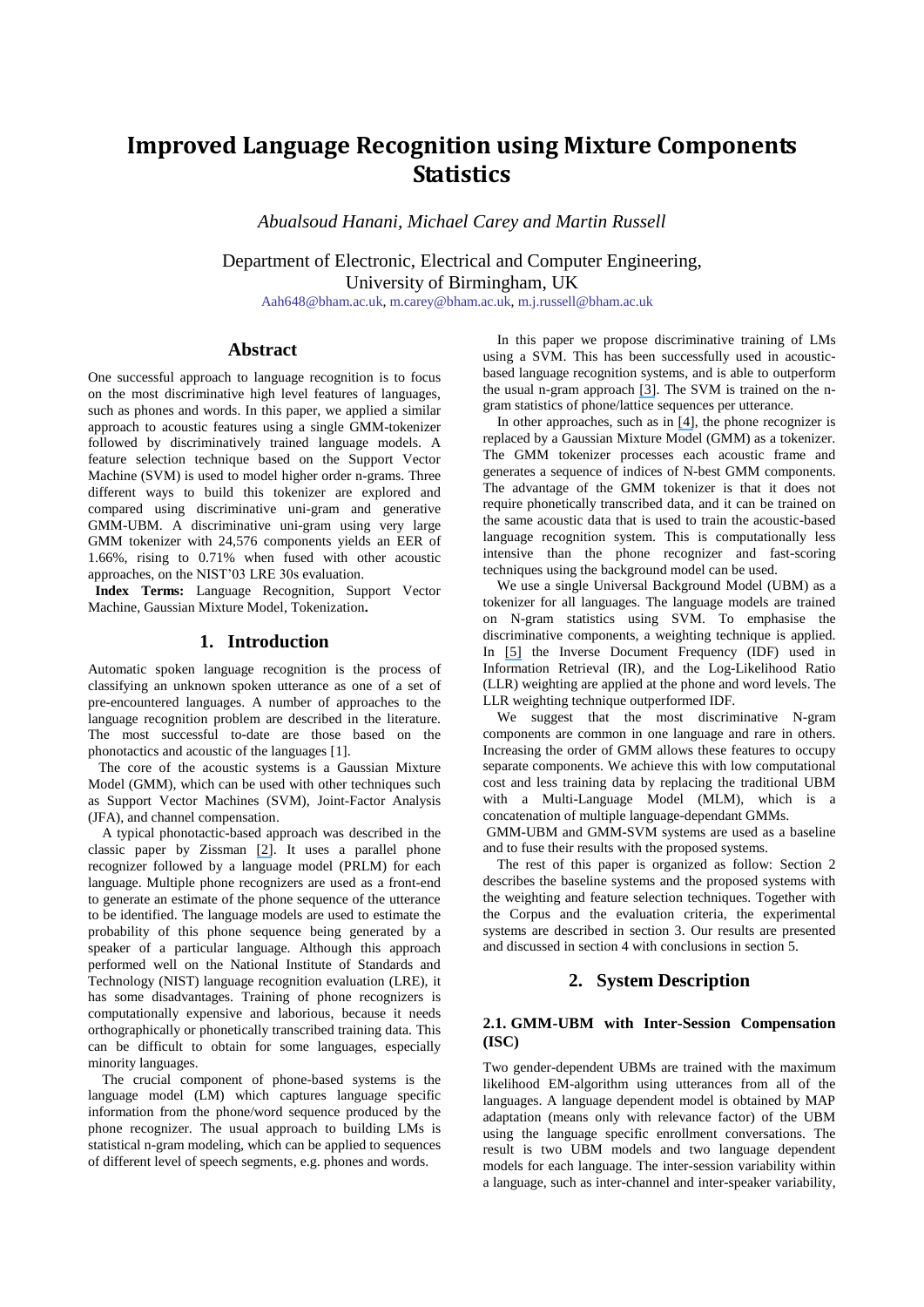is estimated using the technique described i[n\[6\]](https://www.researchgate.net/publication/224671776_Channel_Factors_Compensation_in_Model_and_Feature_Domain_for_Speaker_Recognition?el=1_x_8&enrichId=rgreq-28adc3462f6a582a47b08d9794cb4f53-XXX&enrichSource=Y292ZXJQYWdlOzIyMTQ4ODc4NztBUzoxNjU0OTczNDk4Nzc3NjBAMTQxNjQ2OTA1MTAyNA==). Then, both the UBM means and the language dependent GMM means are shifted to the estimated nuisance direction of each testing utterance before scoring.

#### <span id="page-2-1"></span>**2.2. SVM on GMM Supervectors (GMM-SVM)**

The SVM is a two-class discrimination technique which involves finding a hyperplane for effective separation of the two classes; target and background.

 In our GMM-SVM system, each utterance is used to estimate the parameters of a GMM by MAP adaptation of the UBM. The GMM mean vectors are concatenated into one 'supervector'. Hence each speech utterance is mapped from the cepstral feature vector sequence domain to the supervector domain (very high dimensional space), where the languages are assumed to be more linearly separable. This process also normalizes the length of the utterances. The supervectors are used to train the SVM.

 Since language recognition is a multi-class problem, a "oneagainst-the-rest" strategy is used. The language specific supervectors are used as the 'targets' and supervectors of the remaining languages as "background", giving one SVM model for each language. The test supervectors are scored against the SVM models. Positive scores indicate that the test utterance belongs to the target language, and negative scores that the utterance belongs to one of the non-target languages. Thus, the output scores of the SVM can be interpreted as log-likelihood scores and log-likelihood normalization (LLR) or 'max' loglikelihood normalization can be used.

The linear KL-divergence approximated kernel, which was used in [\[7\]](https://www.researchgate.net/publication/221482949_Linear_and_non_linear_kernel_GMM_super_vector_machines_for_speaker_verification?el=1_x_8&enrichId=rgreq-28adc3462f6a582a47b08d9794cb4f53-XXX&enrichSource=Y292ZXJQYWdlOzIyMTQ4ODc4NztBUzoxNjU0OTczNDk4Nzc3NjBAMTQxNjQ2OTA1MTAyNA==) is used for this system.

 Campbell and Karam [\[8\]](https://www.researchgate.net/publication/221480468_A_framework_for_discriminative_SVMGMM_systems_for_language_recognition?el=1_x_8&enrichId=rgreq-28adc3462f6a582a47b08d9794cb4f53-XXX&enrichSource=Y292ZXJQYWdlOzIyMTQ4ODc4NztBUzoxNjU0OTczNDk4Nzc3NjBAMTQxNjQ2OTA1MTAyNA==) illustrated the connection between SVM scoring and GMM scoring, and showed that the latter yielded better results. Weighted averages of the target and background support vectors are "pushed back" to the GMM domain and used in GMM scoring. Our system differs from that described in [\[8\]](https://www.researchgate.net/publication/221480468_A_framework_for_discriminative_SVMGMM_systems_for_language_recognition?el=1_x_8&enrichId=rgreq-28adc3462f6a582a47b08d9794cb4f53-XXX&enrichSource=Y292ZXJQYWdlOzIyMTQ4ODc4NztBUzoxNjU0OTczNDk4Nzc3NjBAMTQxNjQ2OTA1MTAyNA==) in two ways: First, only GMM means are adapted to form the supervectors, because this outperforms adapting the means and covariances, and inter-session compensation is applied to both target and non-target "pushed" GMM models, as described for the GMM-UBM system in [2.1.](#page-1-0) 

#### <span id="page-2-2"></span>**2.3. GMM Tokenization with Discriminative Language Modeling**

#### **2.3.1. Language Modeling with SVM**

The successful application of the SVM to GMM supervectors has encouraged workers to apply it to language modeling (e.g. [\[3\]](https://www.researchgate.net/publication/224671759_Discriminatively_trained_Language_Models_using_Support_Vector_Machines_for_Language_Identification?el=1_x_8&enrichId=rgreq-28adc3462f6a582a47b08d9794cb4f53-XXX&enrichSource=Y292ZXJQYWdlOzIyMTQ4ODc4NztBUzoxNjU0OTczNDk4Nzc3NjBAMTQxNjQ2OTA1MTAyNA==)). The *N*-gram components of the sequence of tokens generated from an utterance *U* can be represented as a *D*dimensional vector *p* where, *D* is the number of all *N*-grams (in our case GMM components),  $C_j$  is the  $j<sup>th</sup> N$ -gram and the probability  $p_j$  of  $C_j$  is estimated using counts of *N*-grams,

$$
p_j = \frac{Count(C_j)}{\sum_i Count(\mathbf{C}_i)} \tag{1}
$$

where the sum in (1) is performed over all *N*-grams and *Count*( $C_j$ ) is the number of times the *N*-gram  $C_j$  occurs in the produced sequence of tokens.

Assuming,  $p^{tar}$  and  $p^{bkg}$  are probability vectors of the target and background languages respectively, the usual *N*-gram classifier will have a hyperplane *h* which separates the target and the background vectors, where

$$
h_i = \log(p^{tar} \cdot \text{IP}^{bkg})
$$
 (2)

 $h_i = log(p^{tar}_{ilp}^{osc})$  (2)<br>The *N*-gram classifier can be represented as a linear classifier where the SVM can be applied to find a better separating hyperplane *h* by using different kinds of kernel functions. The most commonly used SVM kernels are the Gaussian and the polynomial. The simple linear dot-product kernel is used in this system because other kernels gave no improvement.

#### <span id="page-2-0"></span>**2.3.2. Weighting**

It has been shown that using a SVM for language modeling outperforms the traditional *N*-gram approach [\[3\]](https://www.researchgate.net/publication/224671759_Discriminatively_trained_Language_Models_using_Support_Vector_Machines_for_Language_Identification?el=1_x_8&enrichId=rgreq-28adc3462f6a582a47b08d9794cb4f53-XXX&enrichSource=Y292ZXJQYWdlOzIyMTQ4ODc4NztBUzoxNjU0OTczNDk4Nzc3NjBAMTQxNjQ2OTA1MTAyNA==). Before we apply the SVM, the probabilities of the *N*-grams are estimated for each utterance rather than for each language as in the usual *N*-gram method. Then, these probabilities are weighted to emphasize the most discriminative components (i.e. those which occur frequently in one language and infrequently in others). The *N*-gram components which are common in most languages, such as silence or common phones, contain little discriminative information and are de-emphasized. Numerous weighting techniques are available for this purpose, such as the Inverse Document Frequency (IDF) from Information Retrieval (IR), 'Usefulness' from Topic Spotting and Identification, and the Log-Likelihood Ratio (LLR) weighting technique proposed in [\[5\]](https://www.researchgate.net/publication/3457901_Speaker_Verification_Using_Support_Vector_Machines_and_High-Level_Features?el=1_x_8&enrichId=rgreq-28adc3462f6a582a47b08d9794cb4f53-XXX&enrichSource=Y292ZXJQYWdlOzIyMTQ4ODc4NztBUzoxNjU0OTczNDk4Nzc3NjBAMTQxNjQ2OTA1MTAyNA==). The author in [\[5\]](https://www.researchgate.net/publication/3457901_Speaker_Verification_Using_Support_Vector_Machines_and_High-Level_Features?el=1_x_8&enrichId=rgreq-28adc3462f6a582a47b08d9794cb4f53-XXX&enrichSource=Y292ZXJQYWdlOzIyMTQ4ODc4NztBUzoxNjU0OTczNDk4Nzc3NjBAMTQxNjQ2OTA1MTAyNA==) applied IDF and LLR weighting to sequence of high level features, such as phones, lattices and words. The LLR weighting worked best. The LLR weighting  $w_j$  for component  $C_j$  is given by:

$$
w_j = g_j \left( \frac{1}{p \mathbf{C} j / all} \right) \tag{3}
$$

where  $g_j$  is a function used to smooth and compress the dynamic range (for example,  $g_j(x) = \sqrt{x}$ , or  $g_j(x) = log(x) + 1$ ).  $p(C_j|all)$  is the probability of *N*-gram component  $C_j$  across all languages. The components which have zero occupancy in all languages are removed since they do not carry any useful information. A benefit of discarding these non-visited components is that it reduces the feature dimension dramatically, particularly for the high order *N*-gram system as the dimension of the  $N$ -gram increases exponentially  $(M<sup>n</sup>)$  with GMM model order (*M*).

 Those *N*-gram components which have a very small probability have a very high weighting, allowing a minority of components to dominate the scores. To prevent this, a minimum threshold  $T_I$  on the weighting  $w_i$  was applied.

 According to Zipf"s law, the rank-frequency distribution of words in a typical document follows a decaying exponential. The high ranking words with high probability are not useful for discrimination because they appear in most of the documents. Conversely, the low-rank words are too rare to gather useful statistical information. The area of interest is somewhere in the middle. This motivates us to apply a second, maximum, threshold  $T_2$  on the weighting vector to deemphasise the common components. The values of  $T_l$  and  $T_2$ were determined empirically on the development data set.

#### **2.3.3. Feature Selection**

In addition to the weighting and thresholds described in section [2.3.2,](#page-2-0) a feature selection technique is needed to minimize the number of *N*-gram components by keeping only those which are most discriminative. This is particularly necessary in high order *N*-gram systems because the dimension is increased exponentially. Consequently, reducing the number of *N*-gram components decreases the computational cost and the required amount of memory.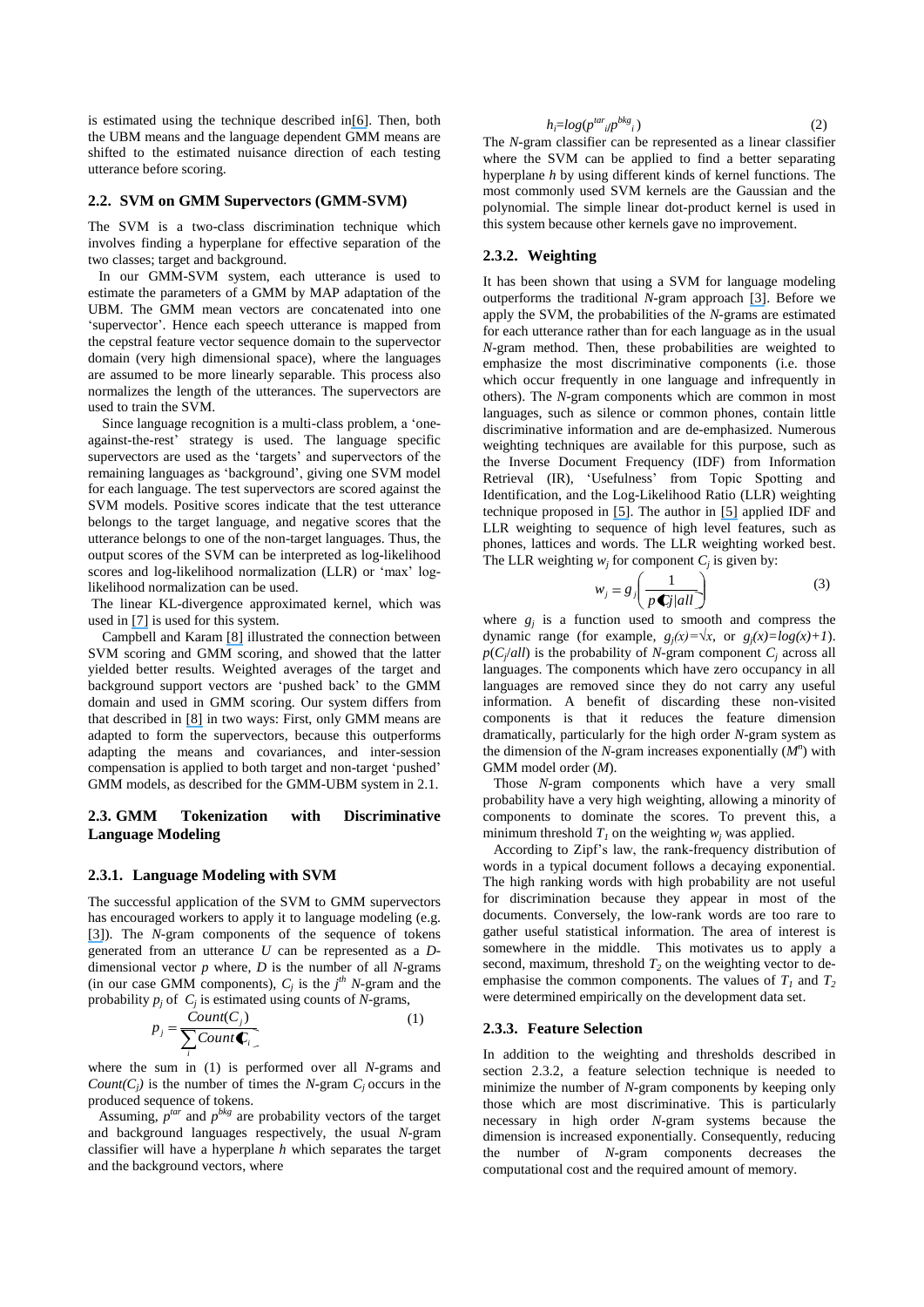A powerful iterative feature selection algorithm based on the SVM is proposed by Guyon, et.al [\[9\]](https://www.researchgate.net/publication/220344030_Gene_Selection_for_Cancer_Classification_Using_Support_Vector_Machines?el=1_x_8&enrichId=rgreq-28adc3462f6a582a47b08d9794cb4f53-XXX&enrichSource=Y292ZXJQYWdlOzIyMTQ4ODc4NztBUzoxNjU0OTczNDk4Nzc3NjBAMTQxNjQ2OTA1MTAyNA==). This is applied to phone-based language recognition with discriminative keyword selection in [\[10\]](https://www.researchgate.net/publication/224762100_Language_recognition_with_discriminative_keyword_selection?el=1_x_8&enrichId=rgreq-28adc3462f6a582a47b08d9794cb4f53-XXX&enrichSource=Y292ZXJQYWdlOzIyMTQ4ODc4NztBUzoxNjU0OTczNDk4Nzc3NjBAMTQxNjQ2OTA1MTAyNA==), where more details can be found.

A similar algorithm is used on the bi-gram data in our work.

#### **2.3.4. Multi-Language Model (MLM)**

We hypothesize that increasing the number of UBM components will cause language-specific information to be represented in separate components. In *N*-gram systems these components contain the most discriminative information. This is the motivation for our high order "Multi-Language Model" (MLM). For a conventional EM-trained UBM, increasing the model order necessitates more training data and computation. These problems are alleviated in a MLM.

 The MLM is a concatenation of language-dependent GMMs, each trained separately on language specific training data using EM. The resulting GMMs are combined to form a single large MLM. Pairs of MLM components for which the KL-divergence distance [\[7\]](https://www.researchgate.net/publication/221482949_Linear_and_non_linear_kernel_GMM_super_vector_machines_for_speaker_verification?el=1_x_8&enrichId=rgreq-28adc3462f6a582a47b08d9794cb4f53-XXX&enrichSource=Y292ZXJQYWdlOzIyMTQ4ODc4NztBUzoxNjU0OTczNDk4Nzc3NjBAMTQxNjQ2OTA1MTAyNA==) is below some threshold are combined into a single component. The MLM gives more space to represent language specific information. Each language GMM can be of different order, depending on the available enrolment data. Training a MLM also requires less computational than training a comparable UBM.

If  $\lambda_l = {\omega_l, \mu_l, \sum_l}$  are the parameters of the GMM for language *l*, the probability density function of the GMM is:

$$
P\bigotimes_i |\lambda_i| = \sum_{\forall i} \omega_i^i N\bigotimes_i \mu_i^i \Sigma_i^i \tag{4}
$$

where,  $\omega^i_i$ ,  $\mu^i_i$  and  $\sum^i_i$  are weight, mean and diagonal covariance of the  $i^{th}$  of the GMM for language *l*, respectively.  $o_t$  is the observation vector at time  $t$ . To form the MLM, the parameters of the language-dependent GMMs are simply concatenated together to form one large model.

$$
\lambda_{MLM} = \left\{ \frac{[\omega_1, \dots \omega_L]}{L}, [\mu_1; \dots; \mu_L], [\Sigma_1; \dots; \Sigma_L] \right\}
$$
(5)

where, *λMLM* is the set of MLM model parameters and *L* is the number of language-dependent models. To date we have built gender dependent MLMs of order up to 24,576.

#### **2.3.5. Fusion and Calibration**

For fusion, the output scores of four systems are stacked in feature vectors of dimension  $N_s \times N_l$  (number of systems times number of language-dependent models). The systems are the GMM-UBM system from [2.1,](#page-1-0) SVM with GMM supervectors (GMM-SVM) from section [2.2,](#page-2-1) and the SVM uni-gram and bi-gram systems described in section [2.3.](#page-2-2) The output feature vectors are then fused (and calibrated) using multi-class linear logistic regression. The fusion parameters were trained on the NIST 1996 evaluation set "lid96e1". Brummer's *Focal multiclass toolkit<sup>i</sup>* was used to estimate the fusion parameter.

#### **3. Corpus and evaluation criteria**

#### **3.1. Corpus**

The training data used in all of our experiments consists of the train set and the development set of the Callfriend corpus [11]. Each set contains twenty half-hour two-sided telephone conversations for each of the fifteen languages and dialects. The twelve languages are; English, Arabic, Farsi, French, German, Hindi, Japanese, Korean, Mandarin, Spanish, Tamil and Vietnamese. English, Spanish and Mandarin have two

dialects. The NIST 1996 evaluation set (lid96e1) is used to train the back-end for calibration and fusion. The NIST 2003 evaluation set (lid03e1) is only used for evaluation. This set contains test utterances of 30s, 10s and 3s segments, but only 30s segments are used in our evaluation. This evaluation subset consists of 1280 utterances; 80 for each language come from the Callfriend corpus, 160 for English and 80 for Japanese come from Callhome corpus. Since we focus on closed-set language recognition, Russian utterances were excluded from the evaluation.

#### **3.2. Evaluation Criteria**

We based our experiments on the NIST 2003 Language Recognition Evaluation (LRE) closed-set task. The Equal Error Rate (EER) percentage was used to measure the recognition performance. EER is obtained by pooling the scores of all language dependent models. This criterion is biased to the models which have more test data, because it ignores the priors of the language models. To overcome this issue, the average EER percentage is used to measure the performance. In the 2007 and 2009 LRE plans, NIST required a pair-wise language evaluation for all target/non-target language pairs, with the average cost performance *Cavg* to describe the performance of the over-all system. In this paper, "pooled" EER percentage, average EER, and average cost *Cavg* are used to measure the performance.

#### <span id="page-3-0"></span>**3.3. System**

In all of the experiments in this paper, acoustic feature vectors were based on nineteen cepstral coefficients derived from the power output of nineteen quadrature pairs of linear phase FIR filters. The Mel Frequency Cepstral Coefficients (MFCC), including  $C_0$ , were concatenated with normalized Shifted-Delta Cepstra (SDC) coefficients with a 7-3-3-7 configuration [\[12\]](https://www.researchgate.net/publication/221490817_Approaches_to_language_identification_using_Gaussian_mixture_models_and_shifted_delta_cepstral_features?el=1_x_8&enrichId=rgreq-28adc3462f6a582a47b08d9794cb4f53-XXX&enrichSource=Y292ZXJQYWdlOzIyMTQ4ODc4NztBUzoxNjU0OTczNDk4Nzc3NjBAMTQxNjQ2OTA1MTAyNA==), giving a total of 68 features per frame at a frame rate of 100 frame/sec. RASTA filtration is applied to the power spectra, and feature normalization (mean & variance) is applied to the final feature vectors to reduce the channel effect.

 Two gender-dependent UBM models, each with 4096 mixture components, were trained using all of the training data with 4 EM iterations updating all parameters; means, diagonal covariances and mixture weights. 24 Language dependent GMMs were MAP-adapted from the UBMs using language specific data (system 'GMM-UBM' in table1).

 The UBM means were also MAP adapted using each singleside conversation of each language, generating the GMM supervectors which were used to train the SVM as described in section [2.2](#page-2-1) (system "GMM-SVM" in table 1) and to estimate the eigenchannel matrix *U* which was used for the inter-session compensation.

 Two gender-dependent background models were used as GMM-tokenizer for the *N*-gram system described in [2.3:](#page-2-2) an MLM with 24,576 components for the uni-gram system (system "uni-gram" in table 1), and a UBM with 4096 components for the bi-gram system (system "bi-gram" in table 1). Language models were trained on the whole training data with LLR weighting using the SVM-KM MATLAB toolbox*ii .* The 'fused' result was obtained by fusing the outputs of the four systems.

 To study the difference between the traditional UBM and the MLMs, a 6144 component background model is built in three ways: A traditional UBM model (table 2, column 2), a concatenation of 12 language dependent 512-component GMMs built separately for each language (table 2, column 2), and a concatenation of 12 language dependent 512-component